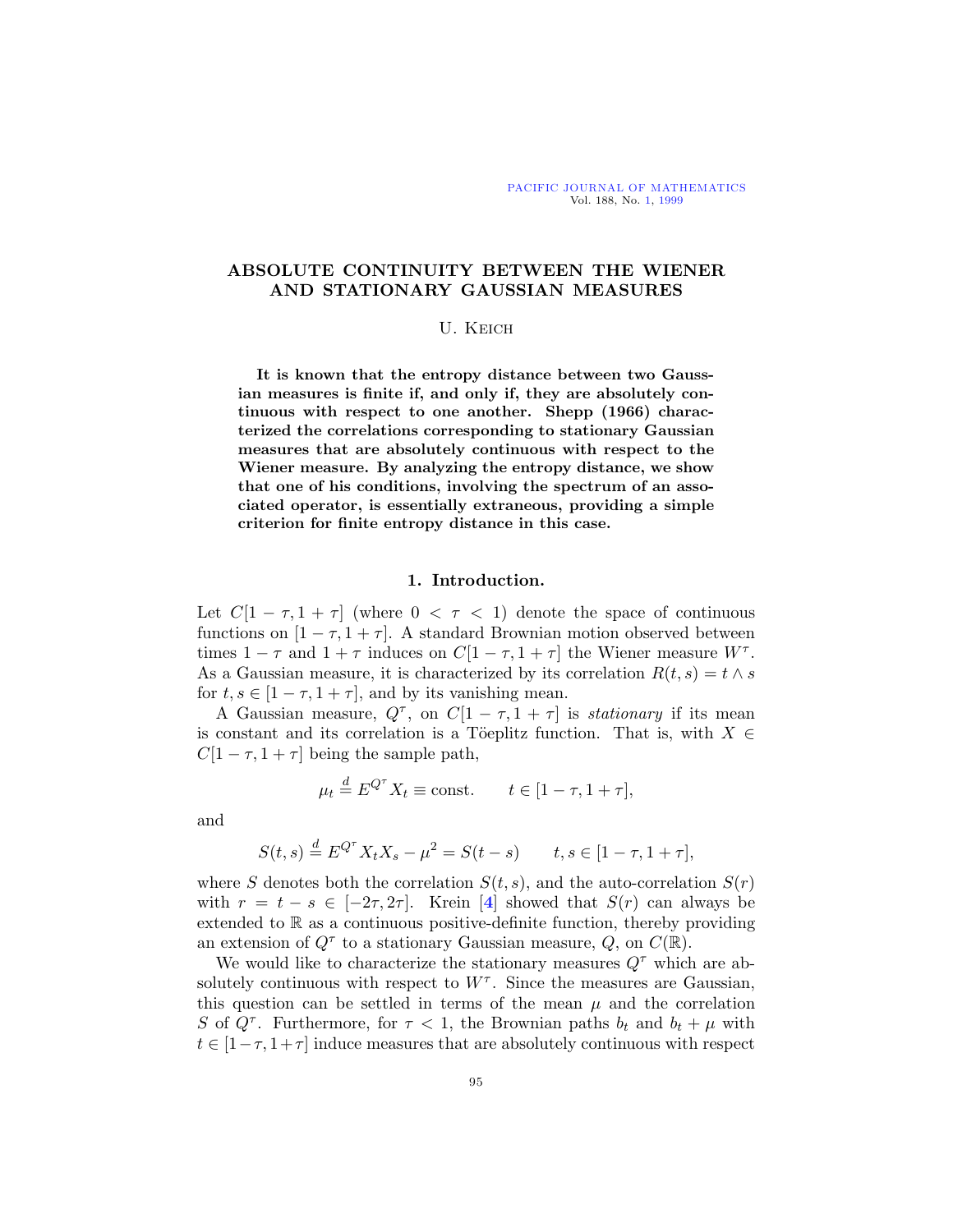to one another, and therefore the constant mean of Q is irrelevant to the question of absolute continuity.

Shepp provides the following necessary and sufficient conditions for a stationary Gaussian measure  $Q^{\tau_0}$  with correlation S to be absolutely continuous with respect to  $W^{\tau_0}$  [[5](#page-13-0)]:

(i) On  $(0, 2\tau_0)$ , S' is absolutely continuous and S'' satisfies

$$
\int_0^{2\tau_0} S''(t)^2 (2\tau_0 - t) dt < \infty.
$$

- (ii)  $S^+(0) = -1/2$  (the derivative from the right).
- (iii)  $-1 \notin \sigma(F)$ , where  $\sigma(F)$  is the spectrum of the integral operator defined by the kernel

$$
F \stackrel{d}{=} \frac{\partial}{\partial s} \frac{\partial}{\partial t} \left[ S(t-s) - \frac{S(t)S(s)}{S(0)} - t \wedge s \right] \qquad t, s \in [0, 2\tau_0].
$$

Shepp gives an example showing that (iii) is essential:

$$
S(r) \stackrel{d}{=} \frac{1}{4} - \frac{|r|}{2}
$$
 for  $-2\tau_0 \le r \le 2\tau_0$ .

Here (i) and (ii) hold for any  $\tau_0 > 0$ , but (iii) is valid only if  $\tau_0 < \frac{1}{2}$  $(\tau_0 \leq \frac{1}{2})$  is required for S to be positive-definite). Indeed, with  $\tau_0 = \frac{1}{2}$  and  $X \in \overline{C}[1 - \tau_0, 1 + \tau_0],$  we have  $X_{1/2} = -X_{3/2}$  a.s. dQ, thus ruling out absolute continuity with respect to  $W^{\tau_0}$ . However, a closer look at this example yields two interesting facts for  $\tau_0 = \frac{1}{2}$ :

- There exists only one positive-definite extension of S from  $[-2\tau_0, 2\tau_0]$ to  $\mathbb{R}$  ([[4](#page-13-0)]).
- $S''$  does not exist at  $r = 2\tau_0$ .

Both observations turn out to be the rule whenever (iii) is violated. This allows us to rid ourselves of the third condition in Shepp's theorem by paying a small price: (i) and (ii) suffice for absolute continuity for  $\tau < \tau_0$ . The precise statement is:

**Theorem 1.** If  $Q^{\tau_0}$ , a stationary Gaussian measure with correlation S, is absolutely continuous with respect to  $W^{\tau_0}$   $(0 < \tau_0 < 1)$ , then (i) and (ii) hold. If, on the other hand, (i) and (ii) hold, then for any  $0 < \tau < \tau_0$ ,  $Q^{\tau}$  is absolutely continuous with respect to  $W^{\tau}$ .

### **Remarks.**

- A simple scaling argument shows that the time interval can be centered about any point (not necessarily 1).
- Condition (ii) guarantees that the measure  $Q$  is supported on paths with the same quadratic variation as that of Brownian motion. This must be so, as it is an "almost sure" property of the Brownian path.

<span id="page-1-0"></span>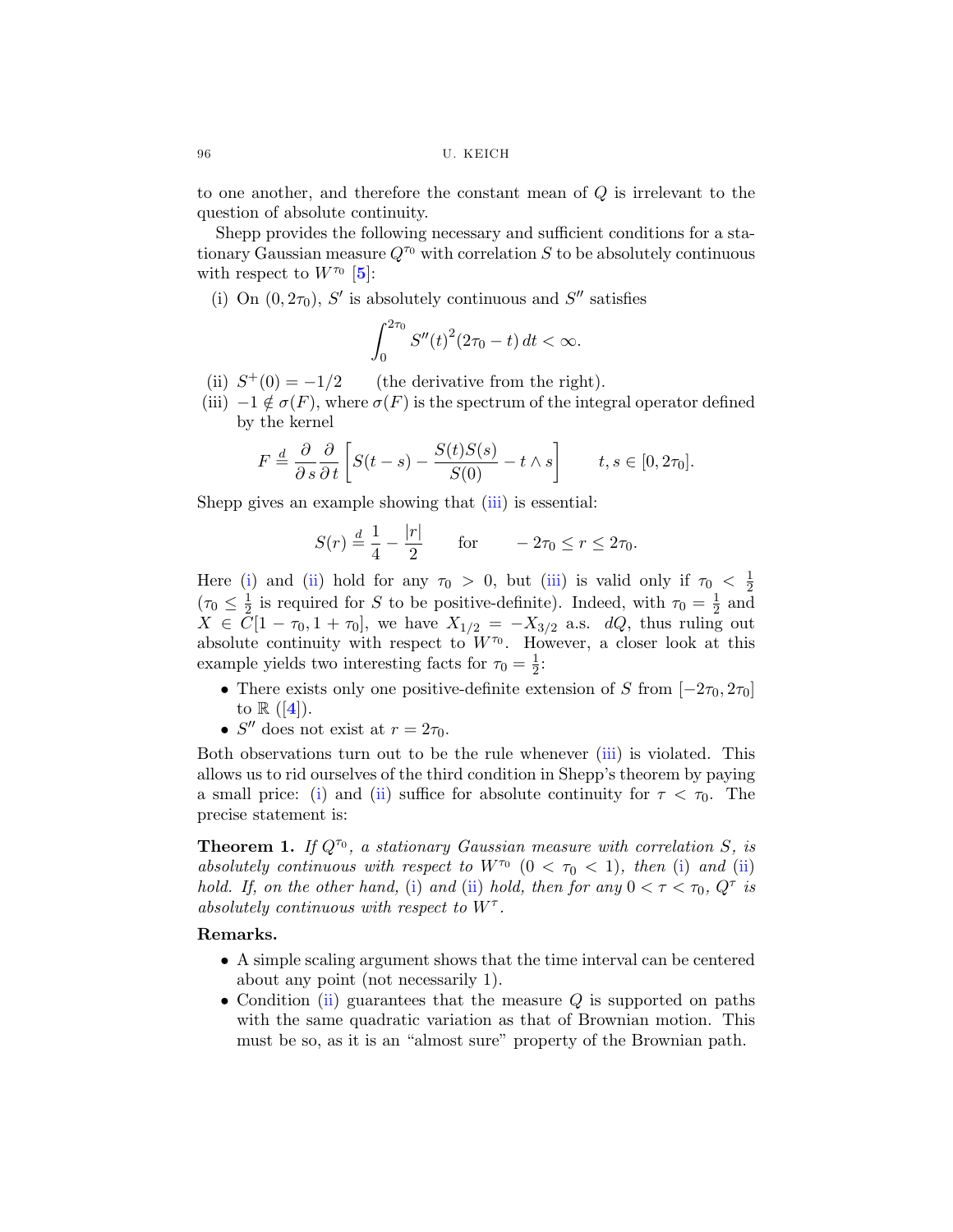We next provide a brief overview of the proof which is entirely different from Shepp's; it relies on our ability to estimate the entropy distance between  $Q^{\tau}$  and  $W^{\tau}$ . Let P and Q be Gaussian measures on  $C[1 - \tau, 1 + \tau]$ . It is known that the entropy distance between  $P$  and  $Q$ ,  $H(P,Q)$ , is finite if and only if the two measures are absolutely continuous with respect to one another; in that case:

$$
H(P,Q) = EP \left( \log \frac{dP}{dQ} \right) + EQ \left( \log \frac{dQ}{dP} \right),
$$

where  $E^P$  is the expectation under the measure P and  $\frac{dP}{dQ}$  is the Radon-Nikodym derivative of P with respect to Q (see e.g. [**[3](#page-13-0)**]).

Let  $P_n$  and  $Q_n$  be the restrictions of P and Q to  $n+1$  equally spaced points in  $[1 - \tau, 1 + \tau]$ , with correlations  $R_n$  and  $S_n$ . Then

$$
H(P,Q) = \lim H(P_n, Q_n).
$$

Let  $K_n$  be a root of  $R_n$ , i.e.,  $R_n = K_n K_n^*$ , and let  $T_n = K_n^{-1} S_n K_n^{-*}$ , with  $K^{-*}$  being a short for  $(K^{-1})^*$ . If  $\lambda_i^n$  are the eigenvalues of  $T_n$ , then

$$
H(P_n, Q_n) = \frac{1}{2} \sum_{i=0}^{n} \frac{(\lambda_i^n - 1)^2}{\lambda_i^n}.
$$

Thus,  $H(W^{\tau_0}, Q^{\tau_0}) < \infty$  implies

(1) 
$$
\sup_{\tau \leq \tau_0} \overline{\lim} \sum (\lambda_i^n - 1)^2 < \infty.
$$

In the case of  $W^{\tau_0}$   $(R = t \wedge s)$ ,  $R_n^{-1}$  is essentially a second order difference operator so we can choose  $K_n$  so that  $K_n^{-1}$  is basically a first order difference operator. Thus, the typical entry in  $T_n = K_n^{-1} S_n K_n^{-*}$  is a second order difference of the sampled Töeplitz correlation  $S_n$ . Add to this the identity

$$
\overline{\lim} \sum (\lambda_i^n - 1)^2 = \overline{\lim} \operatorname{Tr} (T_n - I)^2,
$$

and you will understand how  $(1)$  implies the existence of  $S'$  and  $S''$  on  $(0, 2\tau_0)$  as in [\(i](#page-1-0)) and ([ii\)](#page-1-0) of Theorem [1.](#page-1-0)

This is the easier half of that theorem. As for the other half, with our choice of  $K_n$  we can readily show that (1) follows from [\(i](#page-1-0)) and ([ii\)](#page-1-0) of Theorem [1](#page-1-0). It is left to prove that for  $\tau < \tau_0$ ,  $\inf_{i,n} \lambda_i^n(\tau) > 0$  (this is the analogue of Shepp's third condition, which we omit). Indeed, if  $\inf_{i,n} \lambda_i^n(\tau) = 0$ , then there exist  $\lambda_k \longrightarrow 0$  and  $\boldsymbol{v}_k \in \mathbb{R}^{n_k}$ , such that

$$
T_{n_k}\boldsymbol{v}_k=\lambda_k\boldsymbol{v}_k.
$$

Appropriately embedded in  $\mathcal{H} \triangleq \mathbb{R} \oplus L^2[0, 2\tau], v_k$  converge strongly to a non-zero limit  $(\beta, f) \in \mathcal{H}$  with the property that almost surely  $dQ$ :

$$
\beta X_0 + \int_0^{2\tau} f(t) dX_t = 0,
$$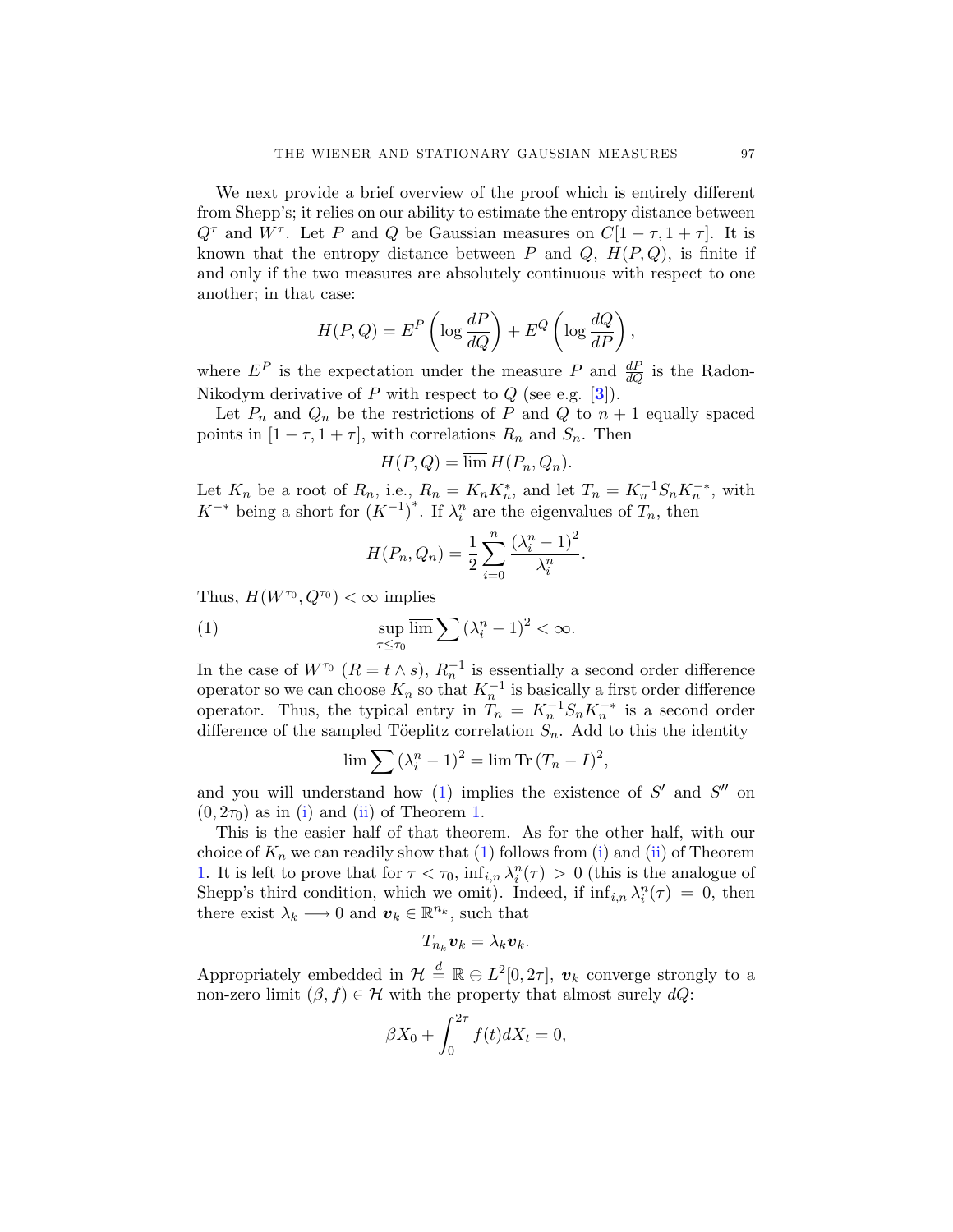#### <span id="page-3-0"></span>98 U. KEICH

where Q is a stationary extension of  $Q^{\tau}$  to  $C(\mathbb{R})$  and  $X_t$  is the sample path. As we show, this implies that  $S$  has a unique positive-definite extension, from  $[-2\tau, 2\tau]$  to R. This unique extension has the property that  $S'' \notin$  $L^2(0, 2\tau + \varepsilon)$  for any  $\varepsilon > 0$ , contradicting ([i\)](#page-1-0).

## **2. Proof of Theorem [1.](#page-1-0)**

The space  $C_0 \stackrel{d}{=} C[1-\tau_0, 1+\tau_0]$ , is equipped with the  $\sigma$ -field  $\mathcal F$  generated by the cylinder sets. Wiener measure (denoted by  $W$ ) is defined on that space, so any measure Q that is absolutely continuous with respect to it must live there. On the other hand, an application of Kolmogorov-Censov shows that a correlation  $S$  subject to [\(i](#page-1-0)) and [\(ii\)](#page-1-0) of theorem [1](#page-1-0) defines a probability measure  $Q$  on  $C_0$ .

**Remark.** Since the mean of Q is irrelevant to our problem it may be assumed to vanish.

Let P and Q be Gaussian measures on  $C_0$ . For  $0 < \tau \leq \tau_0$ , let  $P^{\tau}$ ,  $Q^{\tau}$ and  $\mathcal{F}^{\tau}$  be the restrictions of P, Q, respectively  $\mathcal{F}$ , to  $C[1-\tau,1+\tau]$ . Let  $\mathcal{F}^{\tau}_{n}$  be the  $\sigma$ -field obtained by sampling the paths on  $[1-\tau,1+\tau]$  at  $n+1$ equally spaced points. Let  $P_n^{\tau}$  and  $Q_n^{\tau}$  be the restrictions of  $P^{\tau}$  and  $Q^{\tau}$  to that  $\sigma$ -field. Let

$$
H_n^{\tau} \stackrel{d}{=} H(P_n^{\tau}, Q_n^{\tau}).
$$

Since  $\mathcal{F}^{\tau}$  is generated by  $\bigcup \mathcal{F}_{n}^{\tau}$ , it follows that  $H(P^{\tau}, Q^{\tau}) = \overline{\lim} H_{n}^{\tau}$  [[3](#page-13-0)].

A first step is to express the entropy  $H_n^{\tau}$  in terms of the  $(n+1) \times (n+1)$ sampled correlations,  $S_n^{\tau}$  and  $R_n^{\tau}$ .

**Claim 2.1.** Let R and S be the  $m \times m$  correlation matrices of the 0-mean Gaussian measures P, respectively Q on  $\mathbb{R}^m$ , and let K be a root of R so that  $R = KK^*$ . Then

$$
H(P,Q) = \frac{1}{2} \operatorname{Tr}(K^{-1} S K^{-*} + K^* S^{-1} K - 2I).
$$

Proof.

$$
E^{Q} \log \frac{dQ}{dP} = E^{Q} \log \left\{ \frac{\sqrt{\det R}}{\sqrt{\det S}} \exp \left[ -\frac{1}{2} \left\langle \left( S^{-1} - R^{-1} \right) \boldsymbol{x}, \boldsymbol{x} \right\rangle \right] \right\}
$$
  
=  $-\frac{1}{2} \log \det R^{-1} S - \frac{1}{2} E^{Q} \left\langle \left( S^{-1} - R^{-1} \right) \boldsymbol{x}, \boldsymbol{x} \right\rangle,$ 

with  $x \in \mathbb{R}^m$ .

If A is any  $m \times m$  matrix, then

$$
E^{Q} \langle A \boldsymbol{x}, \boldsymbol{x} \rangle = E^{Q} \sum_{i,j} a_{ij} \boldsymbol{x}_{i} \boldsymbol{x}_{j} = \sum_{i} \sum_{j} a_{ij} s_{ji} = \text{Tr} \, AS,
$$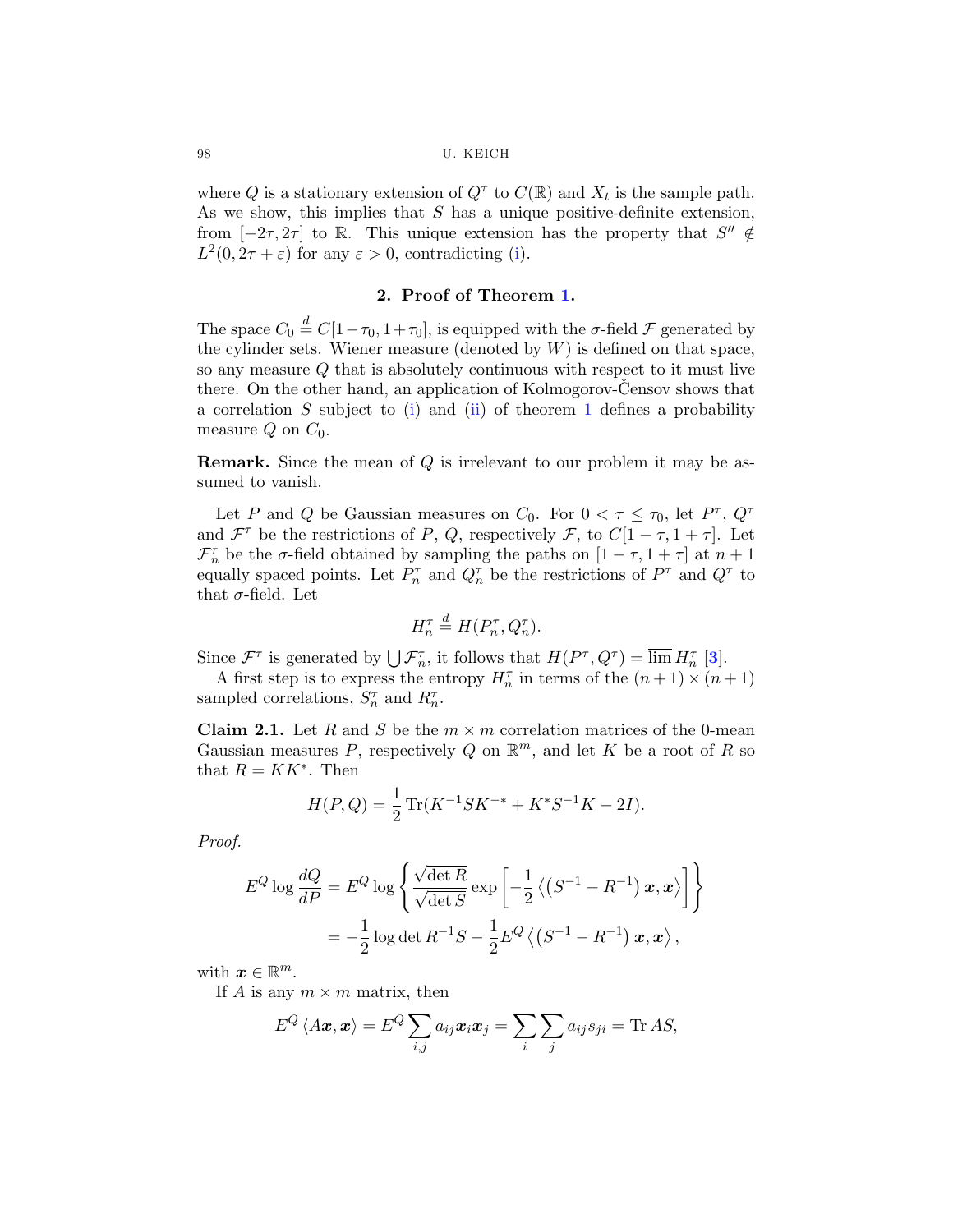<span id="page-4-0"></span>so

$$
E^{Q} \log \frac{dQ}{dP} = -\frac{1}{2} \log \det R^{-1}S + \frac{1}{2} \operatorname{Tr} (R^{-1}S - I).
$$

The same applies to  $E^P$  log  $\frac{dP}{dQ}$  so the entropy is:

$$
H = \frac{1}{2} \operatorname{Tr} (R^{-1}S + S^{-1}R - 2I).
$$

The claim follows from Tr  $AB = \text{Tr } BA$ .

Let K be a root of  $R_n^{\tau}$  as above and put

$$
(2) \t\t T \stackrel{d}{=} K^{-1} S K^{-*}.
$$

Then T is symmetric, positive definite, and  $T^{-1} = K^*S^{-1}K$ , so from claim [2.1,](#page-3-0)

$$
H_n^{\tau} = \frac{1}{2} \operatorname{Tr} (T + T^{-1} - 2I).
$$

In terms of the (positive) eigenvalues  $\lambda_i^n = \lambda_i^n(\tau)$ , of T:

$$
H_n^{\tau} = \frac{1}{2} \sum_{i=0}^n \frac{(\lambda_i^n - 1)^2}{\lambda_i^n}.
$$

For  $0 < \tau \leq \tau_0$ ,  $H^{\tau} \leq H \stackrel{d}{=} H^{\tau_0}$ , and since  $H^{\tau} = \overline{\lim} H_n^{\tau}$ , it follows that

(3) 
$$
H < \infty \qquad \text{only if} \qquad \overline{\lim_{n}} \sum_{i} (\lambda_i^n - 1)^2 \le C < \infty,
$$

where C is a constant which depends on  $\tau_0$ . Note that

(4) 
$$
\sum_{i=0}^{n} (\lambda_i^n - 1)^2 = \text{Tr} (T - I)^2 = \sum_{i \neq j} t_{ij}^2 + \sum_{i} (t_{ii} - 1)^2.
$$

Let  $\delta = \delta_n^{\tau} = 2\tau/n$  be the mesh of the partition. Returning to the case of  $R = t \wedge s$  and a stationary correlation  $S = S(t - s)$ , we choose

$$
K \stackrel{d}{=} \begin{pmatrix} \sqrt{1-\tau} & 0 & 0 & 0 & \dots & 0 \\ \sqrt{1-\tau} & \sqrt{\delta} & 0 & 0 & \dots & 0 \\ \sqrt{1-\tau} & \sqrt{\delta} & \sqrt{\delta} & 0 & \dots & 0 \\ \vdots & \vdots & \vdots & \ddots & \vdots \\ \sqrt{1-\tau} & \sqrt{\delta} & \sqrt{\delta} & \dots & \sqrt{\delta} & 0 \\ \sqrt{1-\tau} & \sqrt{\delta} & \sqrt{\delta} & \dots & \sqrt{\delta} & \sqrt{\delta} \end{pmatrix}.
$$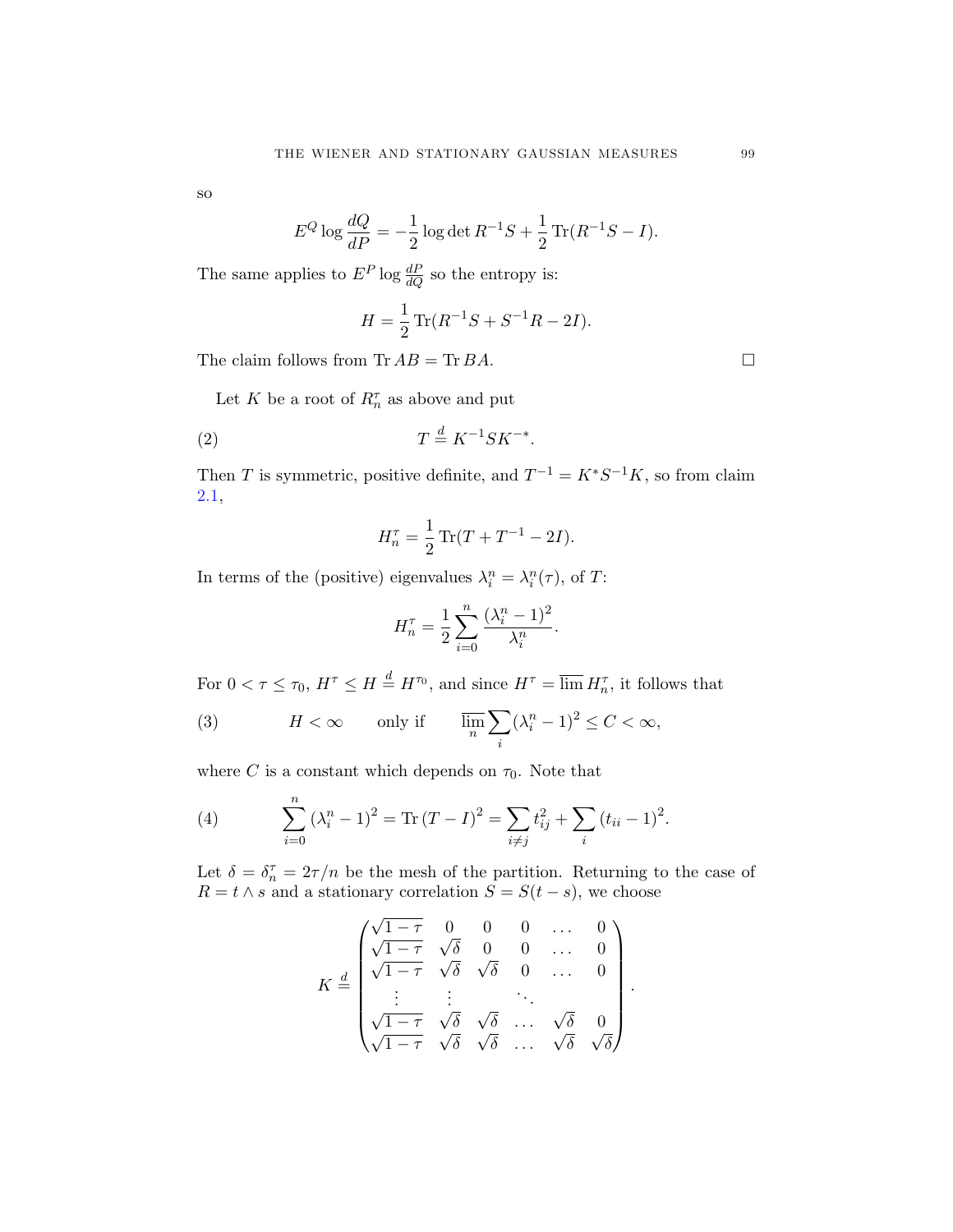It is easy to verify that  $R_n^{\tau} = K K^*$  and that

$$
K^{-1} = \begin{pmatrix} \frac{1}{\sqrt{1-\tau}} & 0 & 0 & 0 & \dots & 0 \\ -\frac{1}{\sqrt{\delta}} & \frac{1}{\sqrt{\delta}} & 0 & 0 & \dots & 0 \\ 0 & -\frac{1}{\sqrt{\delta}} & \frac{1}{\sqrt{\delta}} & 0 & \dots & 0 \\ \vdots & \vdots & \ddots & \vdots & \vdots & \vdots \\ 0 & 0 & \dots & -\frac{1}{\sqrt{\delta}} & \frac{1}{\sqrt{\delta}} & 0 \\ 0 & 0 & \dots & -\frac{1}{\sqrt{\delta}} & \frac{1}{\sqrt{\delta}} & \frac{1}{\sqrt{\delta}} \end{pmatrix}.
$$

It follows that, with  $S_k = S(k\delta),$ 

(5)  
\n
$$
T = \begin{pmatrix}\n\frac{S_0}{1-\tau} & \frac{1}{\sqrt{1-\tau}} \frac{S_1-S_0}{\sqrt{\delta}} & \frac{1}{\sqrt{1-\tau}} \frac{S_2-S_1}{\sqrt{\delta}} & \frac{1}{\sqrt{1-\tau}} \frac{S_3-S_2}{\sqrt{\delta}} & \cdots & \frac{1}{\sqrt{1-\tau}} \frac{S_n-S_{n-1}}{\sqrt{\delta}} \\
* & 2\frac{S_0-S_1}{\delta} & \frac{2S_1-S_0-S_2}{\delta} & \frac{2S_2-S_1-S_3}{\delta} & \cdots & \frac{2S_{n-1}-S_{n-2}-S_n}{\delta} \\
* & * & 2\frac{S_0-S_1}{\delta} & \frac{2S_1-S_0-S_2}{\delta} & \cdots & \frac{2S_{n-2}-S_{n-3}-S_{n-1}}{\delta} \\
* & * & * & 2\frac{S_0-S_1}{\delta} & \cdots & \vdots \\
* & * & * & * & 2\frac{S_1-S_0-S_2}{\delta} \\
* & * & * & * & * & 2\frac{S_0-S_1}{\delta}\n\end{pmatrix}
$$

where the ∗'s are filled in according to the symmetry of T (note the Töeplitz  $n \times n$  sub-matrix). Using ([4](#page-4-0)) we get:

(6) 
$$
\sum_{i=0}^{n} (\lambda_i^n - 1)^2 = \left(\frac{S_0}{1 - \tau} - 1\right)^2 + n \left(2\frac{S_0 - S_1}{\delta} - 1\right)^2 + 2\frac{1}{1 - \tau} \sum_{k=1}^{n} \frac{(S_k - S_{k-1})^2}{\delta} + 2\sum_{k=1}^{n-1} \left(\frac{2S_k - S_{k-1} - S_{k+1}}{\delta}\right)^2 (n - k).
$$

Assume now that  $Q^{\tau_0}$  is absolutely continuous with respect to  $W^{\tau_0}.$  Using ([3](#page-4-0)) and the last equation, with  $\delta=2\tau_0/n,$  we find:

(7) 
$$
M_0 = \sup_{\tau \le \tau_0} \sup_n n \left( 2 \frac{S_0 - S_1}{2\tau/n} - 1 \right)^2 < \infty,
$$

(8) 
$$
M_1 = \sup_n \sum_{k=1}^n (S_k - S_{k-1})^2 \frac{1}{\delta} < \infty,
$$

<span id="page-5-0"></span>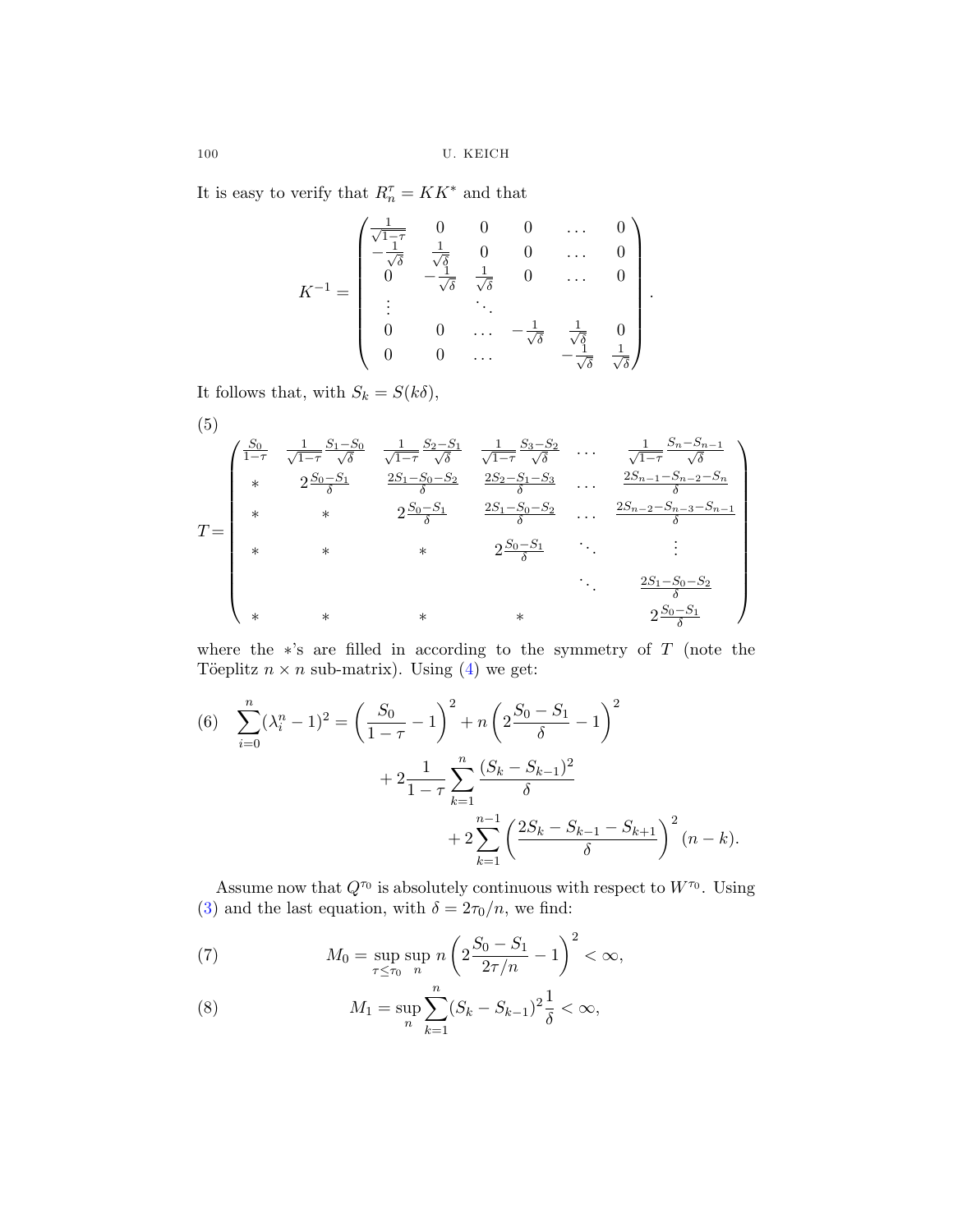<span id="page-6-0"></span>and

(9) 
$$
M_2 = \sup_n \sum_{k=1}^{n-1} \left( \frac{2S_k - S_{k-1} - S_{k+1}}{\delta} \right)^2 (n-k) < \infty.
$$

It follows from  $(7)$  that S is continuous from the right at 0, and since it is symmetric and positive definite,  $S$  is also uniformly continuous on its domain (see e.g. [**[1](#page-13-0)**], p. 191).

**Claim 2.2.** S is an absolutely continuous function.

Proof. Let

$$
S_n(r) \stackrel{d}{=} \sum_k S(k\delta) 1_{[k\delta,(k+1)\delta)}(r),
$$

and

$$
f_n(r) \stackrel{d}{=} \frac{S_n(r+\delta) - S_n(r)}{\delta}.
$$

It follows from [\(8\)](#page-5-0) that, with  $\delta = 2\tau_0/n$  as before,  $\int_0^{2\tau_0} f_n^2 \leq M_1$ , so there exists a subsequence  $f_{n_k}$  converging weakly in  $L^2$  to some function f. If for any smooth compactly supported  $\varphi$  on  $(0, 2\tau_0)$ ,

(10) 
$$
\int_0^{2\tau_0} f \varphi = -\int_0^{2\tau_0} S \varphi',
$$

then standard Sobolev type arguments show that  $S$  is absolutely continuous (and  $S' = f$ ). To prove (10), note that for sufficiently large n ( $\varphi$  being compactly supported),

$$
\int_0^{2\tau_0} f_{n_k}(t)\varphi(t) dt = \int_0^{2\tau_0} \frac{S_{n_k}(t+\delta) - S_{n_k}(t)}{\delta} \varphi(t) dt
$$
  
= 
$$
- \int_0^{2\epsilon_0} S_{n_k}(t) \frac{\varphi(t) - \varphi(t-\delta)}{\delta} dt.
$$

Since S is continuous and  $\varphi$  is smooth, by letting  $k \to \infty$  in the last equation we get  $(10)$ .

It is a corollary of the last claim and [\(7\)](#page-5-0) that  $S^+(0) = -\frac{1}{2}$ , as in [\(ii](#page-1-0)) of the theorem.

**Claim 2.3.** S' is absolutely continuous on  $(0, 2\tau_0)$  and  $\int_0^{2\tau_0} S''(t)^2 (2\tau_0$ t)  $dt < \infty$ .

Proof. With a slight abuse of notation, define

$$
S'_n(r) \stackrel{d}{=} \sum_k \left( \frac{1}{\delta} \int_{k\delta}^{(k+1)\delta} S'(\eta) d\eta \right) 1_{[k\delta,(k+1)\delta)}(r),
$$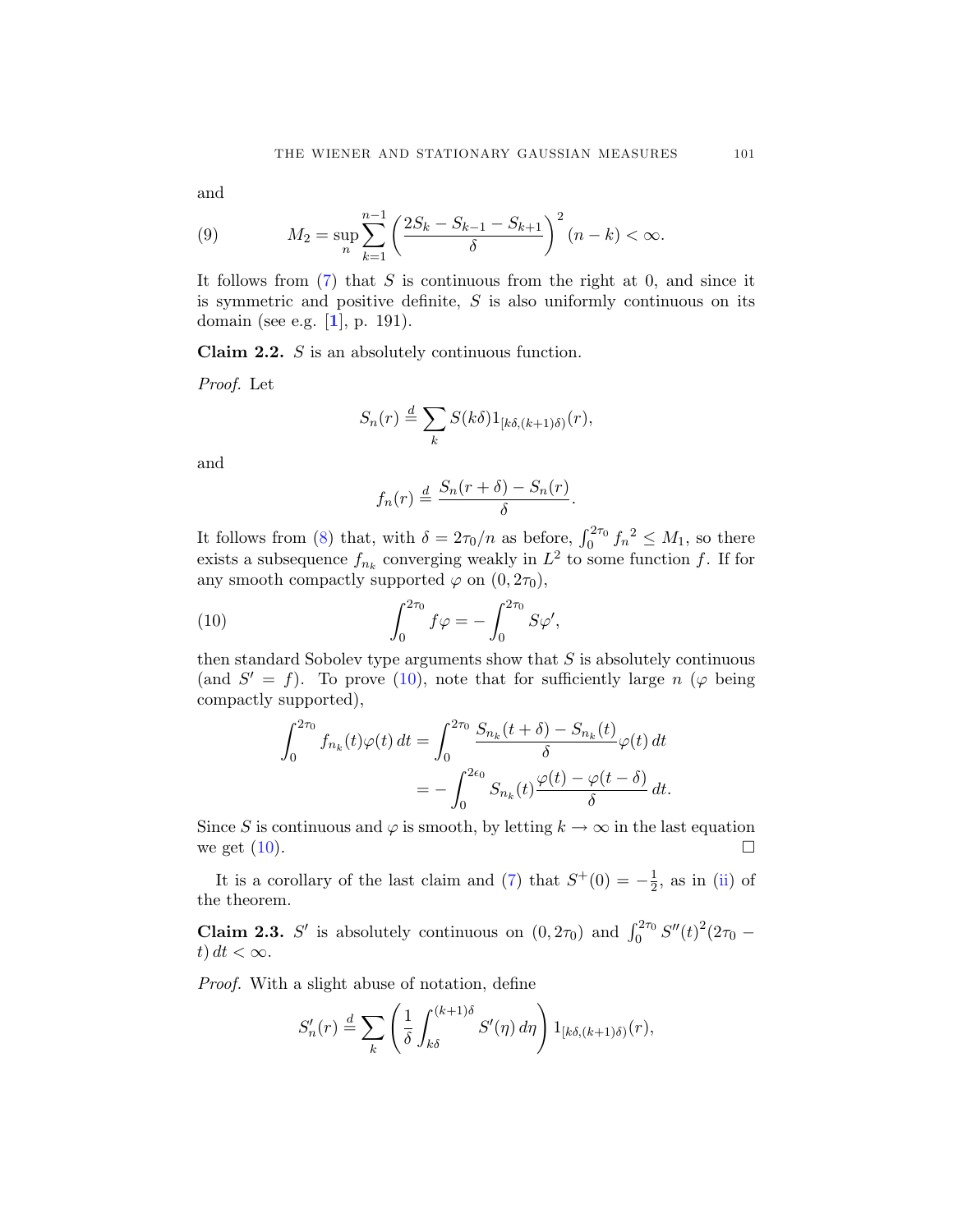and let

$$
g_n(r) \stackrel{d}{=} \frac{S'_n(r+\delta/2) - S'_n(r-\delta/2)}{\delta}
$$
  
= 
$$
\sum_k \frac{S((k+1)\delta) + S((k-1)\delta) - 2S(k\delta)}{\delta^2} 1_{[k\delta, (k+1)\delta)}(r).
$$

Since, by  $(9)$  $(9)$  $(9)$ ,

$$
\int_0^{2\tau_0} g_n(t)^2 (2\tau_0 - t) dt
$$
  
= 
$$
\sum \left[ \frac{S((k+1)\delta) + S((k-1)\delta) - 2S(k\delta)}{\delta^2} \right]^2 (2\tau_0 - k\delta) \le M_2,
$$

there exists a subsequence  ${g_{n_k}}$  that converges weakly to a limit g in  $L^2((2\tau_0-t)dt)$ . Hence, for every proper subinterval  $I \subset (0, 2\tau_0)$ ,  $\{g_{n_k}\}\$ converges weakly in  $L^2(I, dt)$ . Again,

(11) 
$$
\int_0^{2\tau_0} g\varphi = -\int_0^{2\tau_0} S'\varphi'
$$

will show S' is absolutely continuous with  $g = S''$ . For sufficiently large n,

$$
\int_0^{2\tau_0} g_{n_k} \varphi = -\int_0^{2\tau_0} S'_{n_k}(t) \frac{\varphi(t + \delta/2) - \varphi(t - \delta/2)}{\delta} dt.
$$

Since  $S'_{n_k} \longrightarrow S'$  in  $L^1$  and  $\varphi$  is smooth, we get (11) by letting  $k \to \infty$ . Finally, by its definition,  $g \in L^2((2\tau_0 - t)dt)$ ; in particular, we get ([i\)](#page-1-0) of Theorem [1](#page-1-0).  $\Box$ 

This proves half of Theorem [1.](#page-1-0) Assume now that  $S$  satisfies ([i\)](#page-1-0) and [\(ii](#page-1-0)) of Theorem [1.](#page-1-0)

**Claim 2.4.** For any  $\tau \leq \tau_0$ ,

$$
\sup_{n} \sum_{i} \left(\lambda_{i}^{n}(\tau) - 1\right)^{2} \leq \left(\frac{S_{0}}{1 - \tau} - 1\right)^{2} + \int_{0}^{2\tau} S''(t)^{2} (2\tau - t) dt + \frac{2}{1 - \tau} \int_{0}^{2\tau} S'(t)^{2} dt < \infty.
$$

*Proof.* Note that, with  $T = T_n(\tau) = (t_{ij})_{0 \le i,j \le n}$ ,

(12) 
$$
\sum_{i=1}^{n} t_{i0}^{2} + t_{0i}^{2} = \frac{2}{1-\tau} \sum_{i=1}^{n} (S_{i} - S_{i-1})^{2} \frac{1}{\delta} \le \frac{2}{1-\tau} \int_{0}^{2\tau} S'(t)^{2} dt.
$$

Let

$$
\bar{S}(r) \stackrel{d}{=} S(r) - \left(1 - \frac{|r|}{2}\right).
$$

<span id="page-7-0"></span>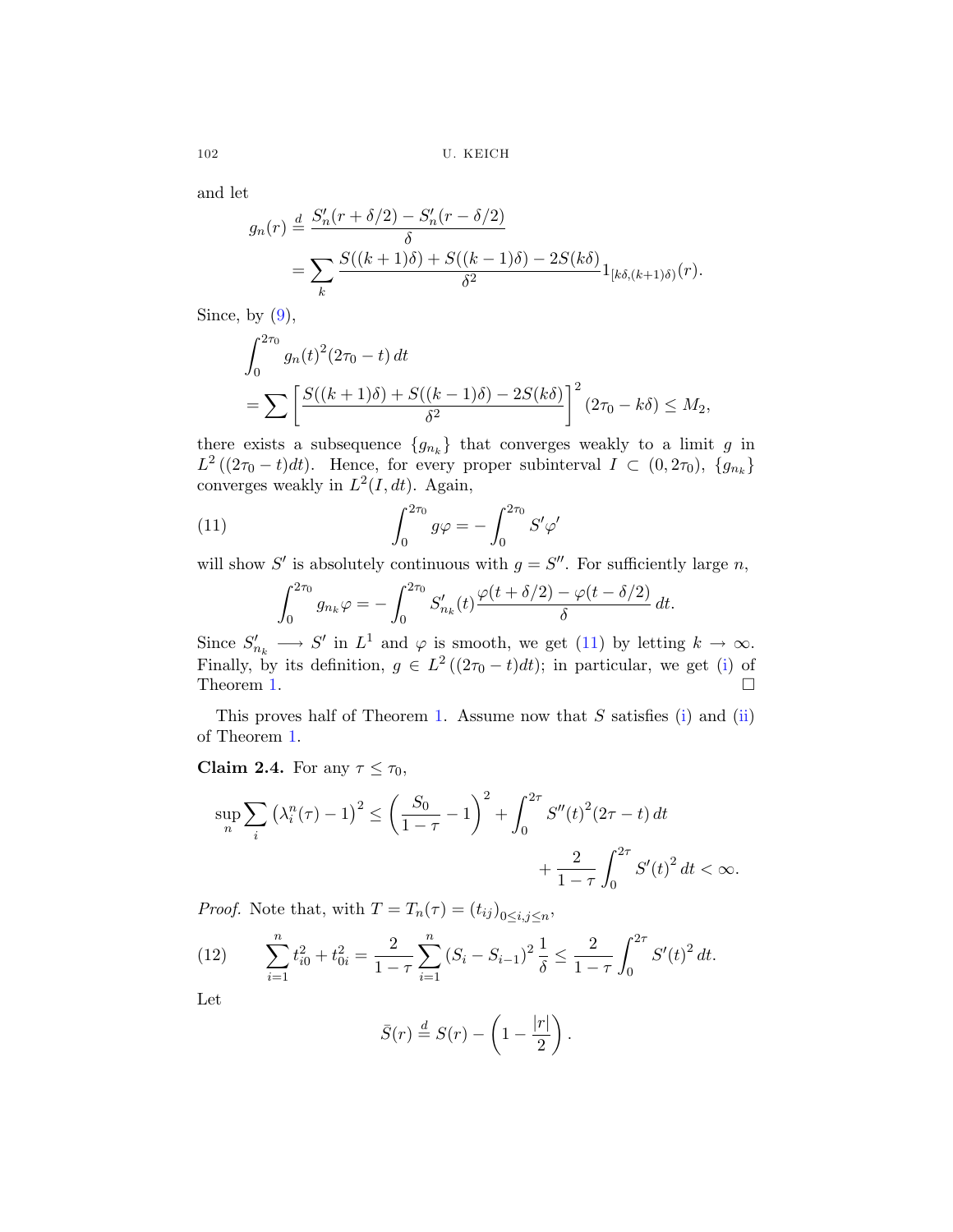<span id="page-8-0"></span>Then  $\bar{S}$  is an even function, with absolutely continuous derivative  $\bar{S}'$  on  $(-2\tau_0, 2\tau_0)$ , and  $\overline{S}'' \equiv S''$  on  $(0, 2\tau_0)$ . It is not hard to verify that

(13) 
$$
t_{ij} = -\frac{1}{\delta} \int_{(i-1)\delta}^{i\delta} \int_{(j-1)\delta}^{j\delta} \bar{S}''(t-s) dt ds \qquad 1 \le i \ne j \le n,
$$

$$
t_{ii} - 1 = -\frac{1}{\delta} \int_{(i-1)\delta}^{i\delta} \int_{(i-1)\delta}^{i\delta} \bar{S}''(t-s) dt ds \qquad 1 \le i \le n.
$$

Thus, for  $\tau \leq \tau_0$ 

$$
\left[\sum_{1 \le i \ne j \le n} t_{ij}^2 + \sum_{i=1}^n (t_{ii} - 1)^2\right] \le \int_0^{2\tau} \int_0^{2\tau} \bar{S}''(t - s)^2 dt ds
$$
  
= 
$$
\int_0^{2\tau} S''(t)^2 (2\tau - t) dt < \infty,
$$

which together with [\(12\)](#page-7-0) and [\(4\)](#page-4-0) completes the proof of Claim [2.4.](#page-7-0)  $\Box$ 

We next show that for  $\tau < \tau_0$ ,  $\inf_{i,n} \lambda_i^n(\tau) > 0$ . It follows that,

$$
H^{\tau} = \overline{\lim} \sum \frac{(\lambda_i^n - 1)^2}{\lambda_i^n} \le \frac{1}{\inf_{i,n} \lambda_i^n(\tau)} \overline{\lim} \sum (\lambda_i^n - 1)^2 < \infty,
$$

which completes the proof of Theorem [1.](#page-1-0)

Since  $\bar{S}^{\prime\prime} \in L^2([0, 2\tau] \times [0, 2\tau])$ , it defines a compact integral operator on  $L^2(0, 2\tau)$ :

$$
(\bar{S}'' * f)(r) \stackrel{d}{=} \int_0^{2\tau} \bar{S}''(r-t)f(t) dt.
$$

Let  $\mathcal{H} = \mathcal{H}_{\tau} \stackrel{d}{=} \mathbb{R} \oplus L^2(0, 2\tau)$ . Define a bounded symmetric operator  $\mathcal{T}_{\tau}$ :  $(\beta, f) \in \mathcal{H} \mapsto \mathcal{H}$  as follows:

$$
\mathcal{T}(\beta, f) \stackrel{d}{=} \left( \beta \frac{S(0)}{1 - \tau} + \frac{1}{\sqrt{1 - \tau}} \int_0^{2\tau} S'(t) f(t) dt, \frac{\beta}{\sqrt{1 - \tau}} S' + f - \bar{S}'' * f \right).
$$

Let  $U_n$  be the *n* dimensional subspace of  $L^2(0, 2\tau)$  populated by functions which are constant on the intervals  $[i\delta, (i+1)\delta), \delta = 2\tau/n$ . For  $f \in U_n$  and  $X \in C[0, 2\tau]$ , we define  $\int_0^{2\tau} f(t) dX_t$  in the obvious manner. Let  $\hat{C}: U_n \mapsto \mathbb{R}^n$ be the natural isometry between these spaces, i.e., for

$$
f(t) = \sum_{i=1}^{n} f_i 1_{[(i-1)\delta, i\delta)}(t) \in U_n,
$$
  

$$
\hat{f} \stackrel{d}{=} \left( f_1 \sqrt{\delta}, f_2 \sqrt{\delta}, \dots, f_n \sqrt{\delta} \right).
$$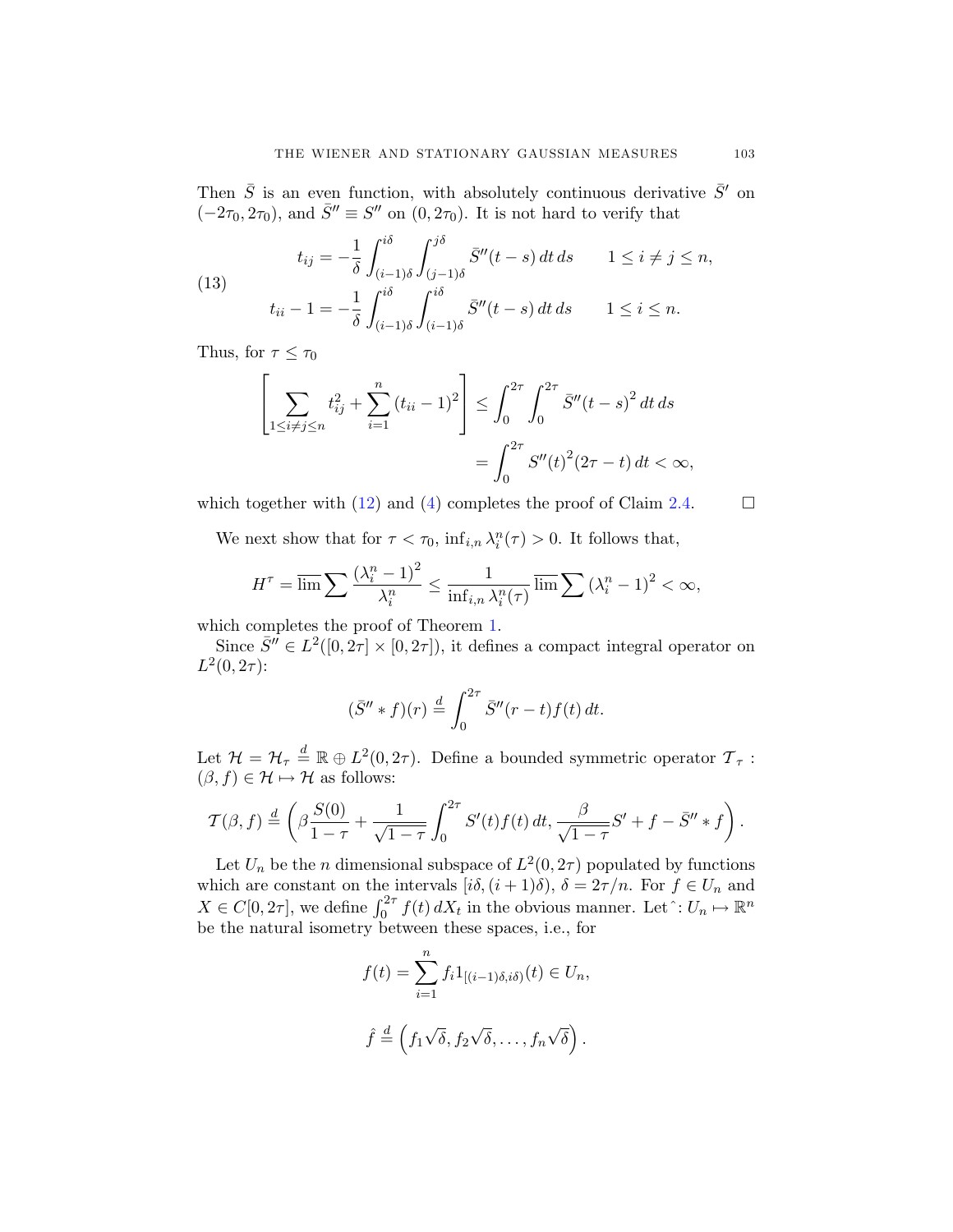<span id="page-9-0"></span>104 U. KEICH

Let Q be a stationary extension of  $Q^{\tau_0}$  to  $C(\mathbb{R})$  corresponding to a positivedefinite extension of S from  $[-2\tau_0, 2\tau_0]$  to R. A straight forward computation shows that for  $f \in U_n$  and  $\beta \in \mathbb{R}$ ,

$$
\left\langle T(\beta,\hat{f}),(\beta,\hat{f})\right\rangle_{\mathbb{R}^{n+1}} = E^Q \left[\frac{\beta}{\sqrt{1-\tau}}X_0 + \int_0^{2\tau} f(t) dX_t\right]^2.
$$

**Remark.** The last equation might deserve a second look: On the left hand side we have  $T$  which was obtained from  $S$  and  $R$ , while on the right hand side  $R$  does not appear explicitly.

It follows from [\(13](#page-8-0)) that,

$$
\left\langle T(\beta,\hat{f}),(\beta,\hat{f})\right\rangle_{\mathbb{R}^{n+1}} = \left\langle T(\beta,f),(\beta,f)\right\rangle_{\mathcal{H}}.
$$

Thus, for  $\beta = 0$  and  $f \in U_n$ ,

$$
E^{Q}\left[\int_{0}^{2\tau}f(t) dX_{t}\right]^{2} = \left\langle \mathcal{T}(0, f), (0, f) \right\rangle_{\mathcal{H}} \leq ||\mathcal{T}|| \, |f|_{L^{2}}^{2}.
$$

Hence the map

$$
f \mapsto \int_0^{2\tau} f(t) \, dX_t,
$$

defined initially on  $\bigcup U_n$ , can be extended uniquely as a bounded linear map from  $L^2(0, 2\tau)$  into  $L^2(\Omega, dQ)$ , where  $\Omega = C_0$  is our probability space. Furthermore, by continuity, for any  $f \in L^2(0, 2\tau)$  and  $\beta \in \mathbb{R}$ ,

(14) 
$$
\left\langle \mathcal{T}(\beta, f), (\beta, f) \right\rangle_{\mathcal{H}} = E^{Q} \left[ \frac{\beta}{\sqrt{1 - \tau}} X_{0} + \int_{0}^{2\tau} f(t) dX_{t} \right]^{2}.
$$

In particular,  $\mathcal T$  is positive-definite.

**Claim 2.5.** Suppose that  $\inf_{i,n} \lambda_i^n(\tau) = 0$ , then there exists  $\beta \in \mathbb{R}$  and  $f \in L^2(0, 2\tau)$ , not identically 0, with

(15) 
$$
\frac{\beta}{\sqrt{1-\tau}}X_0 + \int_0^{2\tau} f(t) dX_t = 0 \quad \text{a.s. } dQ.
$$

*Proof.* Assuming the eigenvalues of  $T_n$  satisfy  $\lambda_0^n(\tau) \leq \lambda_1^n \leq \ldots \lambda_n^n$ , there exists a sub-sequence  $n_k$  such that

$$
\nu_k \stackrel{d}{=} \lambda_0^{n_k} \longrightarrow 0.
$$

Let  $\mathbf{v}_k = (\mathbf{v}_k(0), \mathbf{v}_k(1), \dots, \mathbf{v}_k(n_k)) \in \mathbb{R}^{n_k+1}$  be the corresponding normalized eigenvectors, i.e.,

$$
T_{n_k}\mathbf{v}_k=\nu_k\mathbf{v}_k,\qquad |\mathbf{v}_k|=1.
$$

Let  $\beta_k = v_k(0)$  and let

$$
f_k \stackrel{d}{=} (\mathbf{v}_k(1), \ldots, \mathbf{v}_k(n_k)).
$$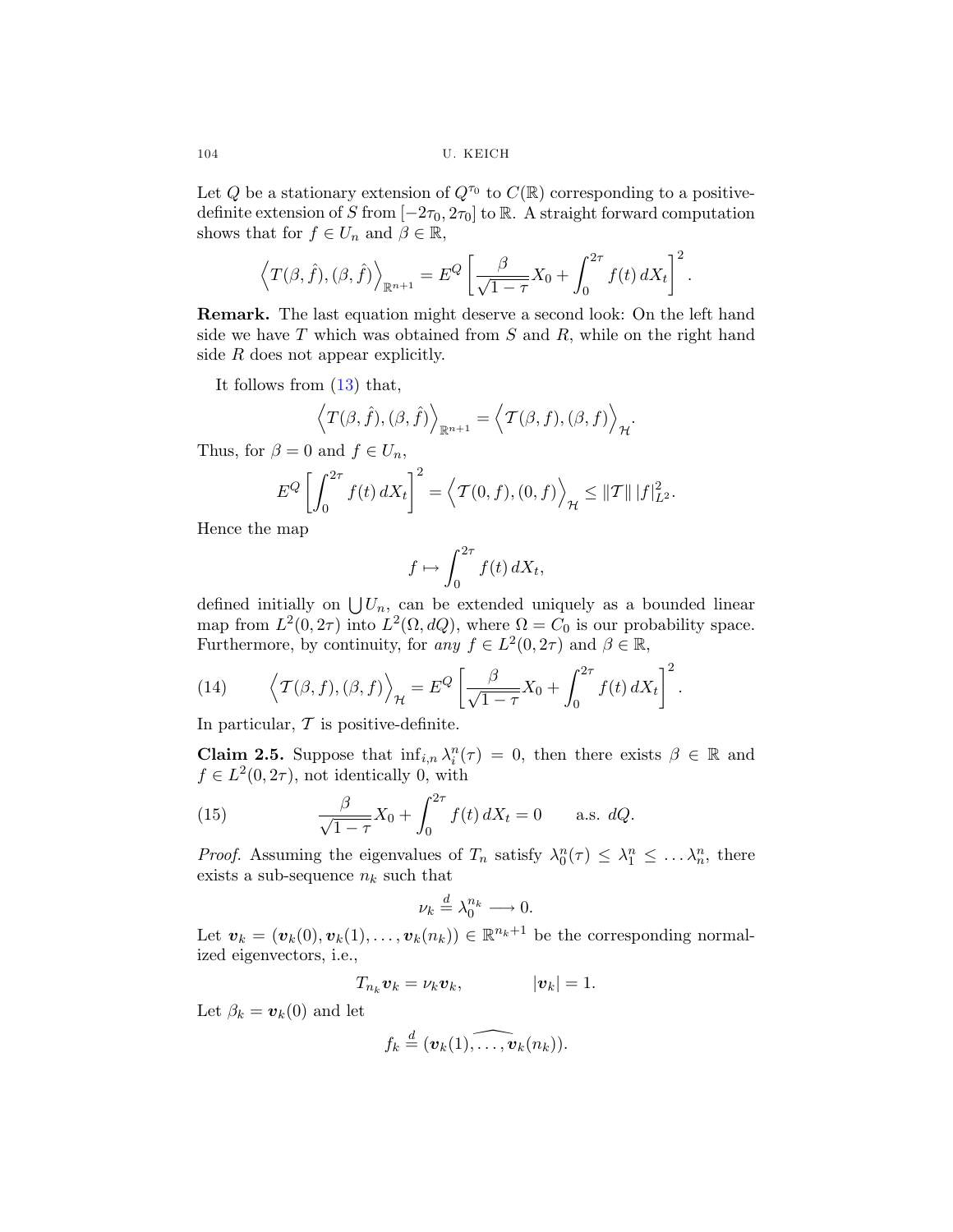<span id="page-10-0"></span>Then  $\|(\beta_k, f_k)\|_{\mathcal{H}} = 1$ , and without loss of generality you may assume that

$$
(\beta_k, f_k) \longrightarrow (\beta, f) \quad \text{weakly in } \mathcal{H}.
$$

Let  $\mathcal I$  be the identity in  $\mathcal H$ . The operator  $\mathcal T_0 \stackrel{d}{=} \mathcal T - \mathcal I$  is compact, by inspection, so

$$
\mathcal{T}_0(\beta_k, f_k) \longrightarrow \mathcal{T}_0(\beta, f) \quad \text{strongly in } \mathcal{H}.
$$

It follows that

$$
\nu_k - 1 = \left\langle \mathcal{T}_0(\beta_k, f_k), (\beta_k, f_k) \right\rangle_{\mathcal{H}} \longrightarrow \left\langle \mathcal{T}_0(\beta, f), (\beta, f) \right\rangle_{\mathcal{H}},
$$

or

$$
\left\langle \mathcal{T}_0(\beta,f),(\beta,f) \right\rangle_{\mathcal{H}} = -1.
$$

But T is symmetric and positive-definite, so the spectrum  $\sigma(\mathcal{T}_0) \subset [-1,\infty)$ , whence  $\|(\beta, f)\|_{\mathcal{H}} = 1$  and

$$
\left\langle \mathcal{T}(\beta,f),(\beta,f)\right\rangle_{\mathcal{H}}=0.
$$

The claim now follows from  $(14)$  $(14)$ .

### **Remarks.**

- In hind sight  $(\beta_k, f_k)$  converge strongly to  $(\beta, f)$ .
- $\bullet$  S has a unique extension as a symmetric positive-definite function from  $[-2\tau, 2\tau]$  to R. Indeed, let  $\Delta$  be any spectral distribution function corresponding to such an extension of S. Using the standard isometry between  $L^2(\mathbb{R}, \Delta)$  and  $L^2(\Omega, Q)$ , defined by

$$
e^{it\omega} \longleftrightarrow X_t,
$$

it follows from ([15\)](#page-9-0) that

$$
\frac{\beta}{\sqrt{1-\tau}} + i\omega \int_0^{2\tau} f(t)e^{i\omega t} dt = 0,
$$

where the equality is in  $L^2(\Delta)$ . Thus, there exists a non-trivial holomorphic function of exponential type  $\leq \tau$ , which vanishes in  $L^2(\Delta)$ . Krein's alternative says that in this case the stationary process governed by any extension of S must be completely predictable from any interval of length  $2\tau$  $2\tau$  [2] [see Sec. 4.8]. This implies that there exists only one extension ([**[4](#page-13-0)**] is helpful).

**Claim 2.6.** If [\(15](#page-9-0)) holds with a non-trivial  $f \in L^2(0, 2\tau)$ , then there exists  $\tau' \in (\tau, \tau_0)$ , such that the eigenspace,

$$
V \stackrel{d}{=} \left\{ g \in L^2(0, 2\tau') : \int_0^{2\tau'} \bar{S}''(t-r)g(r) dr = g(t) \right\},\,
$$

is infinite-dimensional.

$$
\qquad \qquad \Box
$$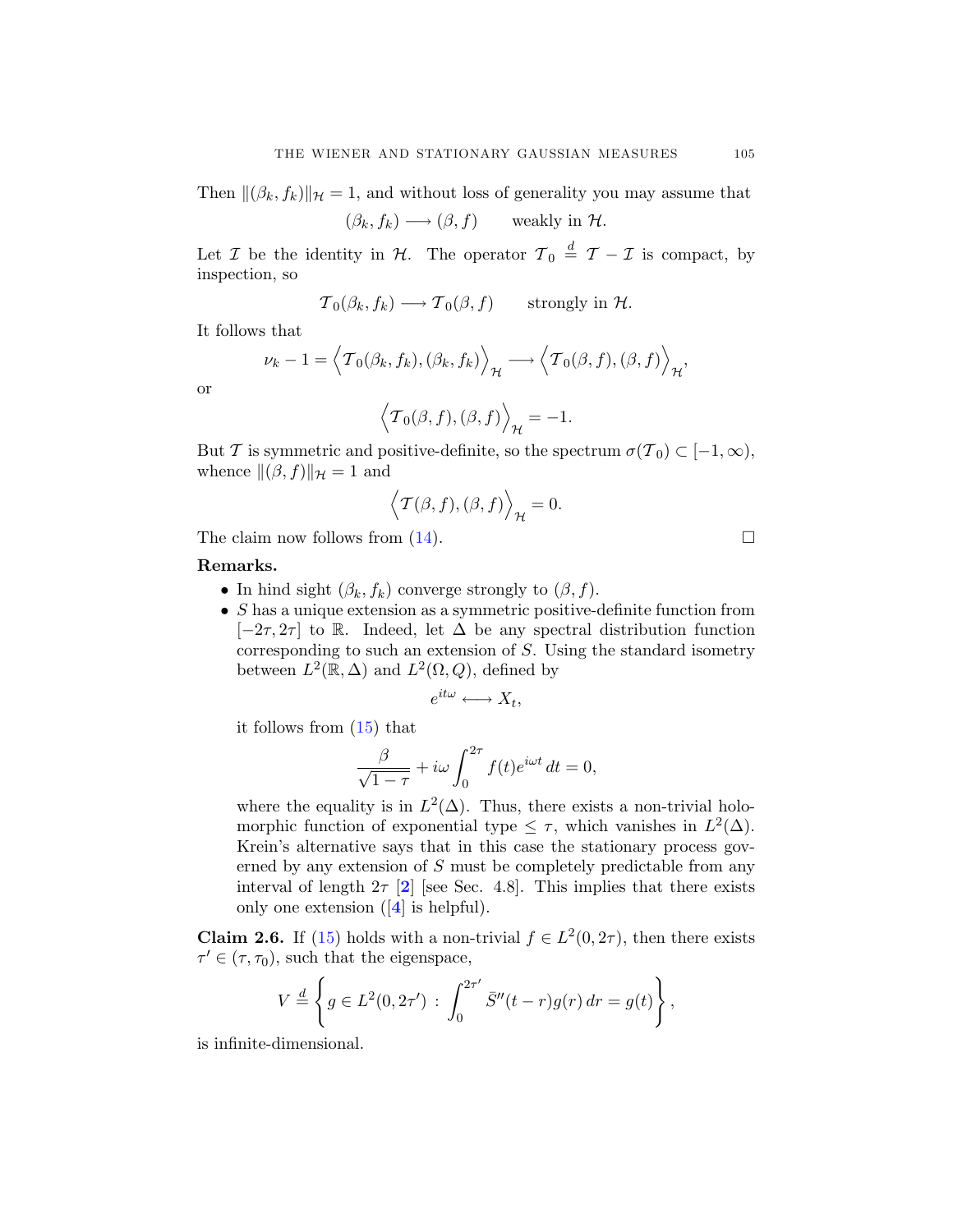106 U. KEICH

*Proof.* Since Q is stationary, it follows from ([15\)](#page-9-0) that for any  $\delta > 0$ ,

(16) 
$$
\frac{\beta}{\sqrt{1-\tau}}X_{2\delta} + \int_0^{2\tau} f(t) dX_{t+2\delta} = 0 \quad \text{a.s. } dQ.
$$

Let

$$
g(t) \stackrel{d}{=} \begin{cases} \frac{\beta}{\sqrt{1-\tau}} - f(t) & 0 \le t < 2\delta\\ f(t-2\delta) - f(t) & 2\delta \le t < 2\tau\\ f(t-2\delta) & 2\tau \le t < 2\tau + 2\delta\\ 0 & \text{elsewhere.} \end{cases}
$$

Subtracting  $(15)$  $(15)$  from  $(16)$ , we find

$$
\int_0^{2(\tau+\delta)} g(t) dX_t = 0 \quad \text{a.s. } dQ.
$$

Fix  $\tau' \in (\tau, \tau_0)$  and choose  $\delta > 0$  so small that  $\tau + \delta < \tau'$ . By ([14\)](#page-9-0),

$$
\left\langle \mathcal{T}_{\tau'}(0,g), (0,g) \right\rangle_{\mathcal{H}_{\tau'}} = E^Q \left[ \int_0^{2\tau'} g(t) dX_t \right]^2 = 0.
$$

For any  $\alpha > 0$  such that  $\tau + \delta + \alpha < \tau'$ , let  $g_{\alpha}(t) \stackrel{d}{=} g(t-\alpha)$ . By stationarity,

$$
\langle \mathcal{T}_{\tau'}(0, g_{\alpha}), (0, g_{\alpha}) \rangle_{\mathcal{H}_{\tau'}} = E^{Q} \left[ \int_0^{2\tau'} g(t - \alpha) dX_t \right]^2 = 0.
$$

But  $\mathcal{T}_{\tau'}$  is symmetric and positive-definite, so

$$
\mathcal{T}_{\tau'}(0,g_{\alpha})=0,
$$

which implies

$$
g_{\alpha} = \bar{S}^{\prime\prime} * g_{\alpha}.
$$

These  $\alpha$ -translates of g span an infinite dimensional subspace  $\subset V$ .  $\Box$ 

The next lemma shows that  $V$  cannot be continuously embedded in  $L^{\infty}(0, 2\tau^{\prime}).$ 

**Lemma 2.7.** Let U be an infinite-dimensional subspace of  $L^2(0,T)$ , with  $T < \infty$ . Then U cannot be continuously embedded in  $L^{\infty}(0,T)$ .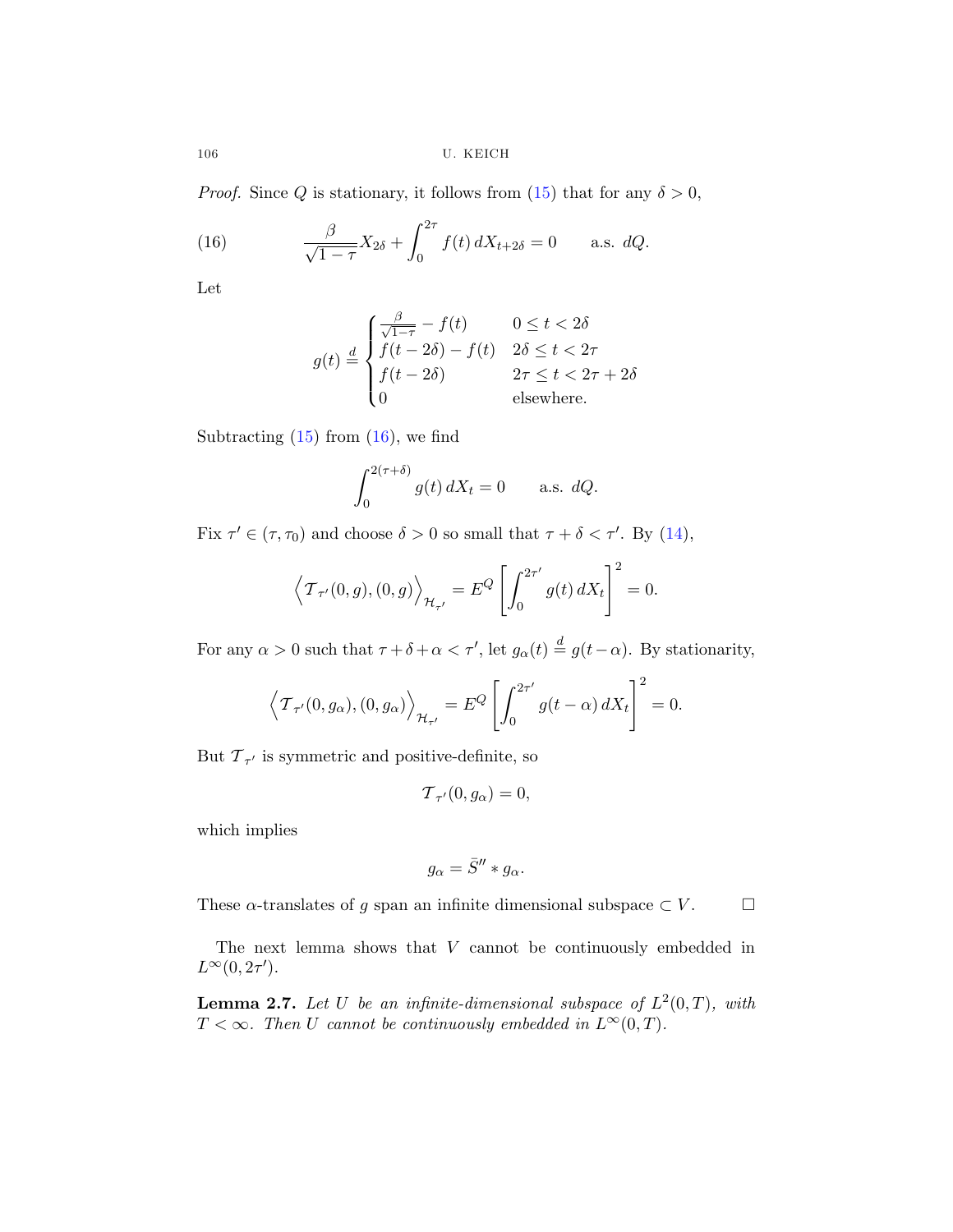**Remarks.**

- Undoubtedly, this lemma is known. However having no citation to provide, we give here a proof.
- $T < \infty$  is crucial here. Assume without loss of generality that  $T = 1$ .

*Proof.* Let  $\{\varphi_n\}$  be an orthonormal set in U. If  $M \stackrel{d}{=} \sup_n ||\varphi_n||_{\infty}$  is infinite, we are done, so assume  $M < \infty$ . Let

$$
A_n \stackrel{d}{=} \left\{ x \in [0, T] : \varphi_n(x) > \frac{1}{\sqrt{2}} \right\},
$$
  

$$
B_n \stackrel{d}{=} \left\{ x \in [0, T] : \varphi_n(x) < -\frac{1}{\sqrt{2}} \right\}.
$$

Let  $\lambda(A)$  be the Lebesgue measure of A. Then

$$
\lambda(A_n \cup B_n) \ge \frac{1}{2M^2} = 2\alpha > 0.
$$

We can assume, without loss of generality, that  $\lambda(A_n) \geq \alpha$  for all n. Let  $N \stackrel{d}{=} \left\lceil n/\alpha + 1 \right\rceil$  and let

$$
\varphi(x) \stackrel{d}{=} \sum_{k=1}^{N} 1_{A_k}(x).
$$

Then

$$
\int_0^1 \varphi(x) \, dx \ge N\alpha.
$$

Necessarily,

$$
\lambda\left(\left\{x:\sum_{k=1}^N 1_{A_k}\geq n\right\}\right)>0,
$$

whence there are *n* indices,  $k_1, \ldots, k_n$ , such that

$$
\lambda(A_{k_1}\cap A_{k_2}\cap\cdots\cap A_{k_n})>0.
$$

Now

$$
\left\| \sum_{j=1}^n \frac{1}{\sqrt{n}} \varphi_{k_j} \right\|_{\infty} > \sqrt{\frac{n}{2}} \quad \text{but} \quad \left\| \sum_{j=1}^n \frac{1}{\sqrt{n}} \varphi_{k_j} \right\|_2 = 1,
$$

which completes the proof.  $\Box$ 

The proof that  $\inf_{i,n} \lambda_i^n(\tau) > 0$  is now complete: else, by Claims [2.5](#page-9-0) and [2.6](#page-10-0) there exists  $\tau' \in (\tau, \tau_0)$  and an infinite dimensional eigenspace V as described in Claim [2.6.](#page-10-0) Hence by the last lemma, there exist a sequence  $f_n \in V$  such that,

$$
||f_n||_{L^2} = 1,
$$
  $f_n = \bar{S}'' * f_n$  and  $||f_n||_{\infty} > n.$